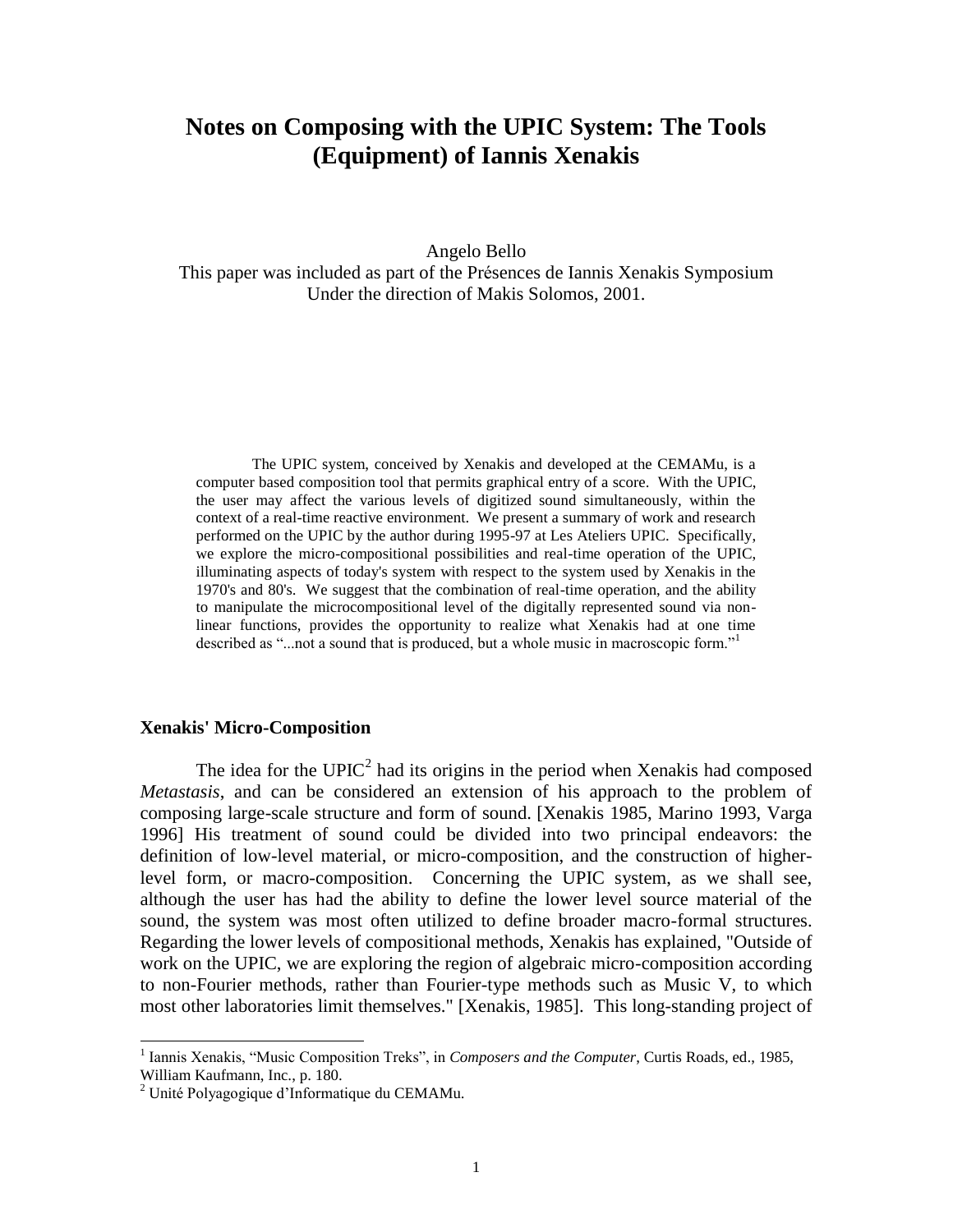Xenakis had its genesis in the S/T program first implemented in 1956-62 for instrumental ensembles, and culminating in his more recent tape pieces of the Gendyn project [Xenakis 1992, Serra 1993, Hoffmann 1996], a very original example of non-standard sound synthesis. For Xenakis, the UPIC represented a way for the uninitiated to enter the world of composing sound in mass structures, where graphical design provided the access point to such sounds and structures.

In his computer music and electroacoustic work, Xenakis' approach to microcomposition has entailed the direct manipulation of the synthesized sound. He has suggested several ways of accomplishing this task [Xenakis 1985], among them: (1.) harmonic synthesis using periodic trigonometric functions, (2.) synthesis through the use of aperiodic Brownian functions, and (3.) synthesis using any given function at all, and then applying probabilistic variations to such functions. In all cases, Xenakis stresses the requirement that such functions must repeat, and in the course of the sound's generation, in order for them to remain interesting, judicious modifications must be made at the various levels of the sound – starting at the micro-level, through the intermediate, onto the large-scale macro-level. How can a composer effectively control or specify such changes at all these levels simultaneously? It is worth directly quoting Xenakis' answer to this question in full, as he describes the technique he implemented when composing the music for the Diatope (*Le Legend d'Eer*, 1977):

"I will cite an interesting example belonging to a case I was able to discover sometime ago by using the logistic probability distribution. For certain values of its parameters  $\alpha$  and  $\beta$  and its elastic barriers, this distribution goes through a sort of stochastic resonance, through a most interesting statistical stability within the sound produced. In fact it is not a sound that is produced, but a whole music in macroscopic form, giving a polyrhythm of events with variable timbre, changing pitches and intensities – in short, rhythmic strands and jostling sounds." [Xenakis 1985]

Xenakis' discovery has since been recognized in the literature, and is known by various terms, of which "sonological emergence" is one [DiScipio, 1994]. The combination of the various non-linear processes involved in this synthesis technique (originating in the specification of the logistic probability distribution as a sample generating function) permits such a gestalt to manifest at the macro-level of the sound. This process was not present in the compositions Xenakis created with the UPIC system. Indeed, the initial versions of the system did not provide for the specification of such non-linear processes. It was not until frequency modulation was implemented as a synthesis/transformation technique in the UPIC that non-linear processes were then available to the user. And even then, an implementation of the FM option by the composer did not guarantee that such processes as Xenakis describes above would emerge.

#### **The UPIC System as a Non-Standard, Non-Linear Synthesis Instrument.**

The present UPIC does permit the configuration of complex and non-standard FM algorithms. Here we present pertinent details of the UPIC's operation in order to explicate the manner in which frequency modulation is implemented in the system, as well as how one can effect the micro-structure of the digitized sound. During the two-year period between 1995 and 1997, the author has systematically investigated various FM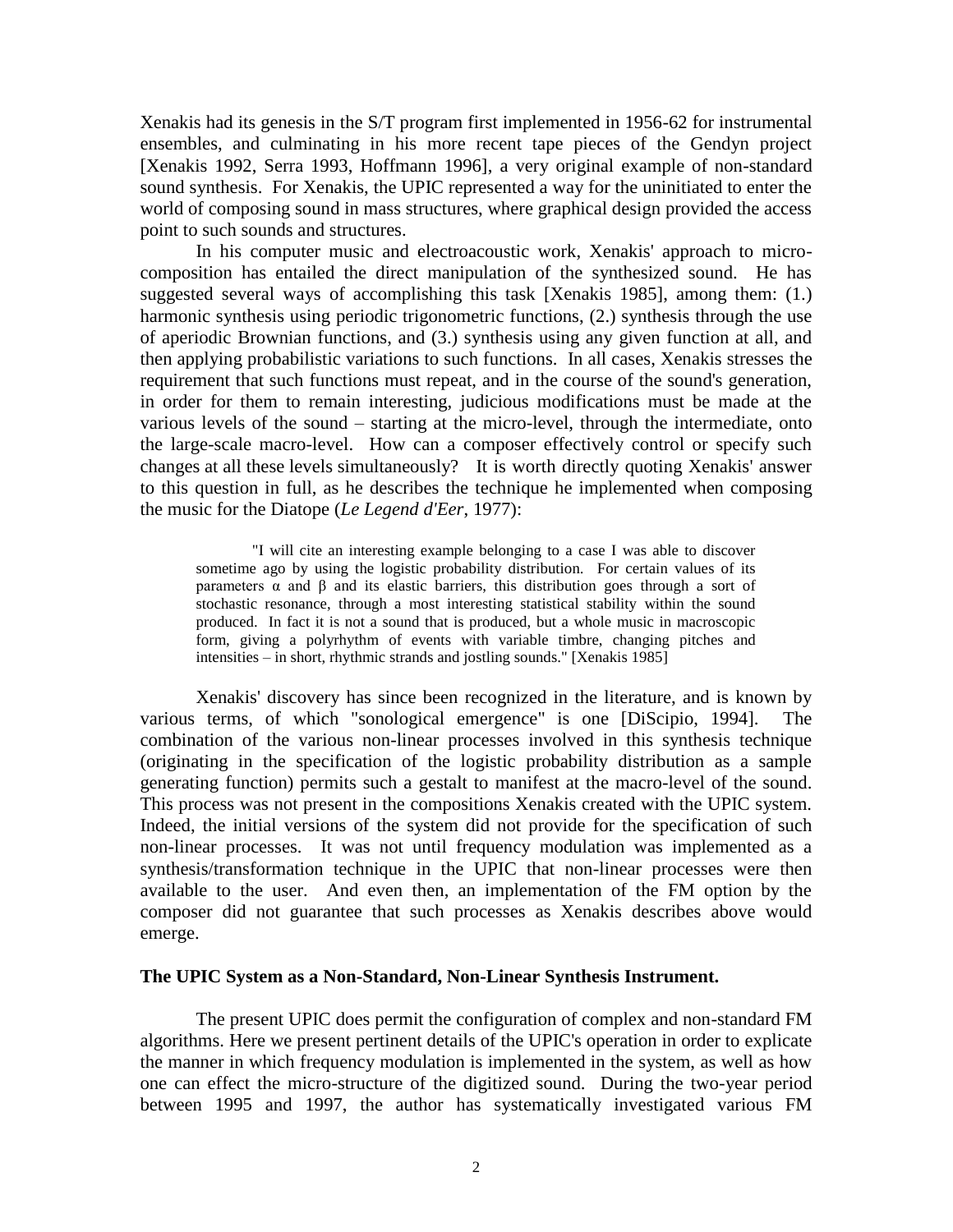algorithms and configurations on the current UPIC system. We present an account of this work, which ultimately culminated in the composition *Maya*. Throughout, we shall stress the relationship and interdependency among the micro-, intermediate, and macro-levels of the sound, as well as their influence on the resulting sound in the form of the final composition.

#### **Frequency Modulation on the UPIC System**

Frequency modulation as a sound synthesis technique was first systematically investigated and developed by John Chowning [Chowning 1973]. FM is considered to be one of several mathematical techniques that falls under the broader class known as nonlinear distortion or non-linear waveshaping. Such methods rely on non-linear mathematical functions for the synthesis of sound. In FM, two waveforms are utilized, one defined as the carrier, and the other the modulator. These terms are borrowed from the field of communications/broadcast engineering, as the technique has been widely used, for example, in the broadcasting of radio signals. The carrier waveform is used to "carry" the modulator waveform; the modulator waveform normally consists of the information signal that is to be broadcast over the airwaves (voice or music, for example). In the case of sound synthesis, the modulator waveform normally consists of a particular shape or form of a time pressure curve. Typically, the time pressure curve of the carrier and modulator waveforms follow a periodic or well-defined structure, such as a sinusoid or a triangle waveform, to name a few examples. The UPIC system, however, permits the user to specify any curve or shape for the modulator and carrier waveforms. Most often with the UPIC system, these waveforms are created by drawing the desired curves on the graphics screen with the pointer and mouse, or by the importation of a digitally sampled real-world acoustic signal into the computer. FM has found widespread popularity as a sound synthesis technique since it is capable producing timbres rich in harmonic content, from a minimum resource of two waveforms.

The implementation of FM on the UPIC system permits the user to remove the UPIC from its traditional mode of operation. Normally, once a graphical score has been entered on the UPIC page, the score is "read" by a cursor that traverses the page, registering the position of the arcs and translating these positions as time-frequency parameters which control the operation of the bank of digital oscillators in the sound synthesis unit. Recent work on the UPIC system utilizing the FM algorithms has shown that it is not necessary to organize arcs within the traditional UPIC model in order to create complex and interesting timbres. The user is not required to "represent" the sound or aspects of the sound"s structure in the form of a drawing on the UPIC page. Instead, concentration may be placed on the organization of the FM algorithms themselves, as well as on the type of waveforms selected for the various arcs (Figure 1). The particular location of the arcs along the vertical axis (the frequency ambitus), coupled with the precise definition of the arc"s horizontal position on the time axis (the specification of the phase relationships among the waveforms), combine to form an organizational structure enabling the cursor to now remain stationary on the page, fixed and free of any automated movement. It is the FM algorithm as defined by the composer that provides the synthesis of the sound. The composer may now choose to affect the resulting sound by adjusting various parameters of the algorithm in real-time, as the system generates the timepressure curve information to the oscillator bank and then sends it to the loudspeakers.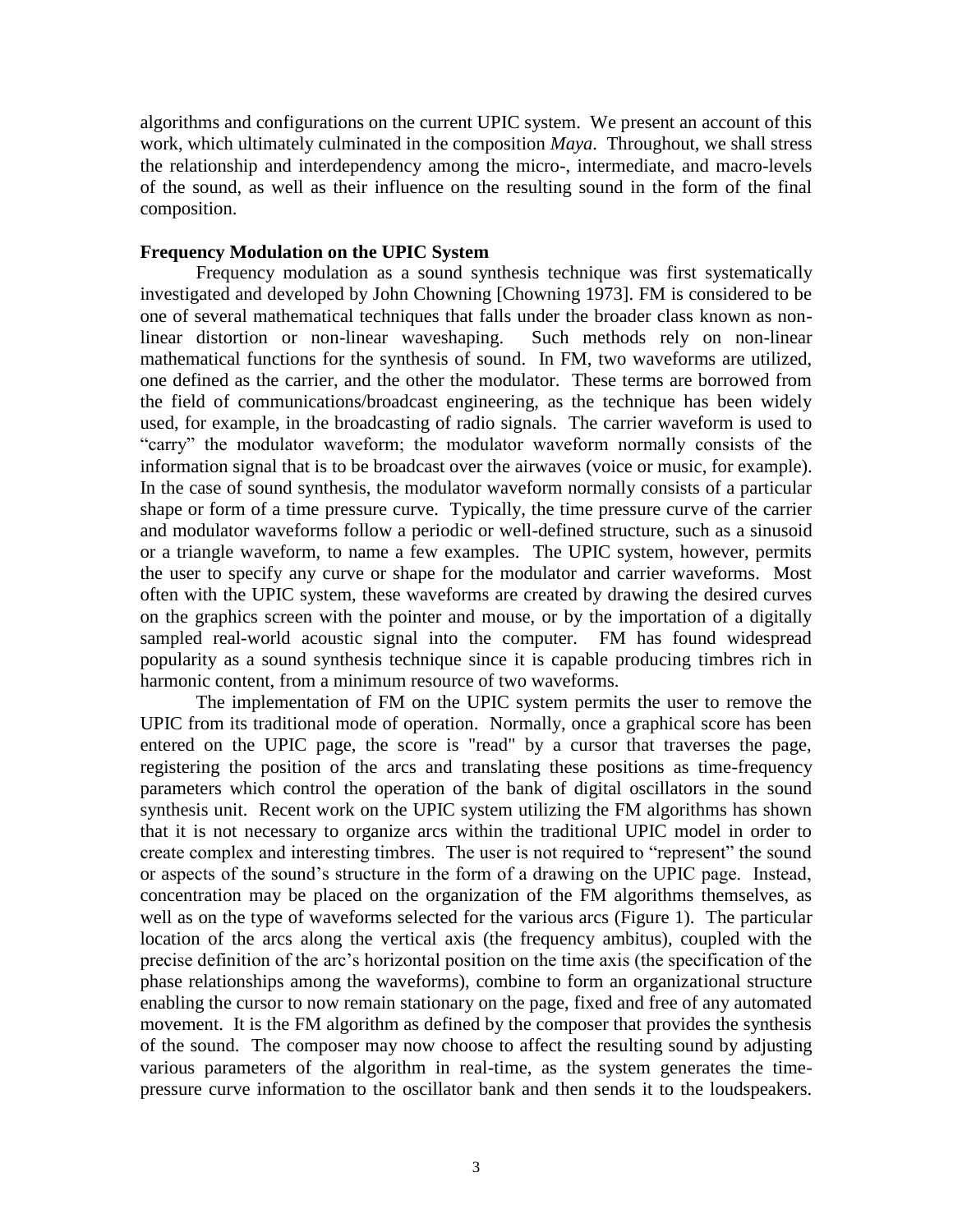The types of changes the composer may perform could include affecting the attenuation value of a particular modulator or carrier arc (the amount of intensity associated to the waveform), a reassignment or changing of a particular arc's waveform (a different wave type or sampled waveform may be assigned to an arc during the algorithm"s operation), or the selection of a new group of arc-algorithms on the graphics page (the FM algorithm is now represented by the group of arcs on the graphics page, allowing the composer to organize a wide variety of these algorithms). Such real-time changes to the parameters of the algorithm renders the UPIC system a real-time computer music composition instrument. $3$ 

| $\mathbb I$       |      |      |           |      |         |        |             | Upic - [`page_01] |
|-------------------|------|------|-----------|------|---------|--------|-------------|-------------------|
| $\qquad \qquad =$ | Eile | Page | Edit Draw | View | $Sound$ | Window | <b>Info</b> |                   |
|                   |      |      |           |      |         |        |             |                   |
|                   |      |      |           |      |         |        |             |                   |
|                   |      |      |           |      |         |        |             |                   |
|                   |      |      |           |      |         |        |             |                   |
|                   |      |      |           |      |         |        |             |                   |
|                   |      |      |           |      |         |        |             |                   |
|                   |      |      |           |      |         |        |             |                   |
|                   |      |      |           |      |         |        |             |                   |
|                   |      |      |           |      |         |        |             |                   |
|                   |      |      |           |      |         |        |             |                   |
|                   |      |      |           |      |         |        |             |                   |
|                   |      |      |           |      |         |        |             |                   |
|                   |      |      |           |      |         |        |             |                   |
|                   |      |      |           |      |         |        |             |                   |
|                   |      |      |           |      |         |        |             |                   |
|                   |      |      |           |      |         |        |             |                   |
|                   |      |      |           |      |         |        |             |                   |
|                   |      |      |           |      |         |        |             |                   |
|                   |      |      |           |      |         |        |             |                   |
|                   |      |      |           |      |         |        |             |                   |
|                   |      |      |           |      |         |        |             |                   |
|                   |      |      |           |      |         |        |             |                   |
|                   |      |      |           |      |         |        |             |                   |

**Figure 1** This figure shows a grouping of arcs from an UPIC graphics page created by the author for the performance of the composition *Maya*. These four groups are part of a larger set of arc groups (this is an enlargement of an area of the UPIC graphics page), which contains an additional six groups identical to the ones shown above, for a total of ten (the additional groups extend in a similar manner below the ones shown above). In addition, a smaller group of arcs, positioned lower on the graphics page (lower on the frequency scale), are used to frequency modulate the larger group. The larger group, in turn, modulates the second group, creating the recursive feedback FM synthesis algorithm.

<sup>3</sup> Xenakis had utilized the UPIC system in a live performance of his composition *Tauriphanie* in 1988 (composed in 1987) in Arles, France. "The UPIC equipment was placed beneath it [a wooden tower in the center of an amphitheater], inside the tower, so that I could improvise as the performance was going on" [Varga 1996, p. 193]. *Tauriphanie* was to be a "mixed" piece, for UPIC and the sound of live bulls. Xenakis performed the UPIC himself in real-time, but it should be noted that the manner in which Xenakis had applied the UPIC differs from that which is described in this paper. Xenakis had simulated the sound of the bulls, however, he had not implemented the micro-compositional techniques described herein.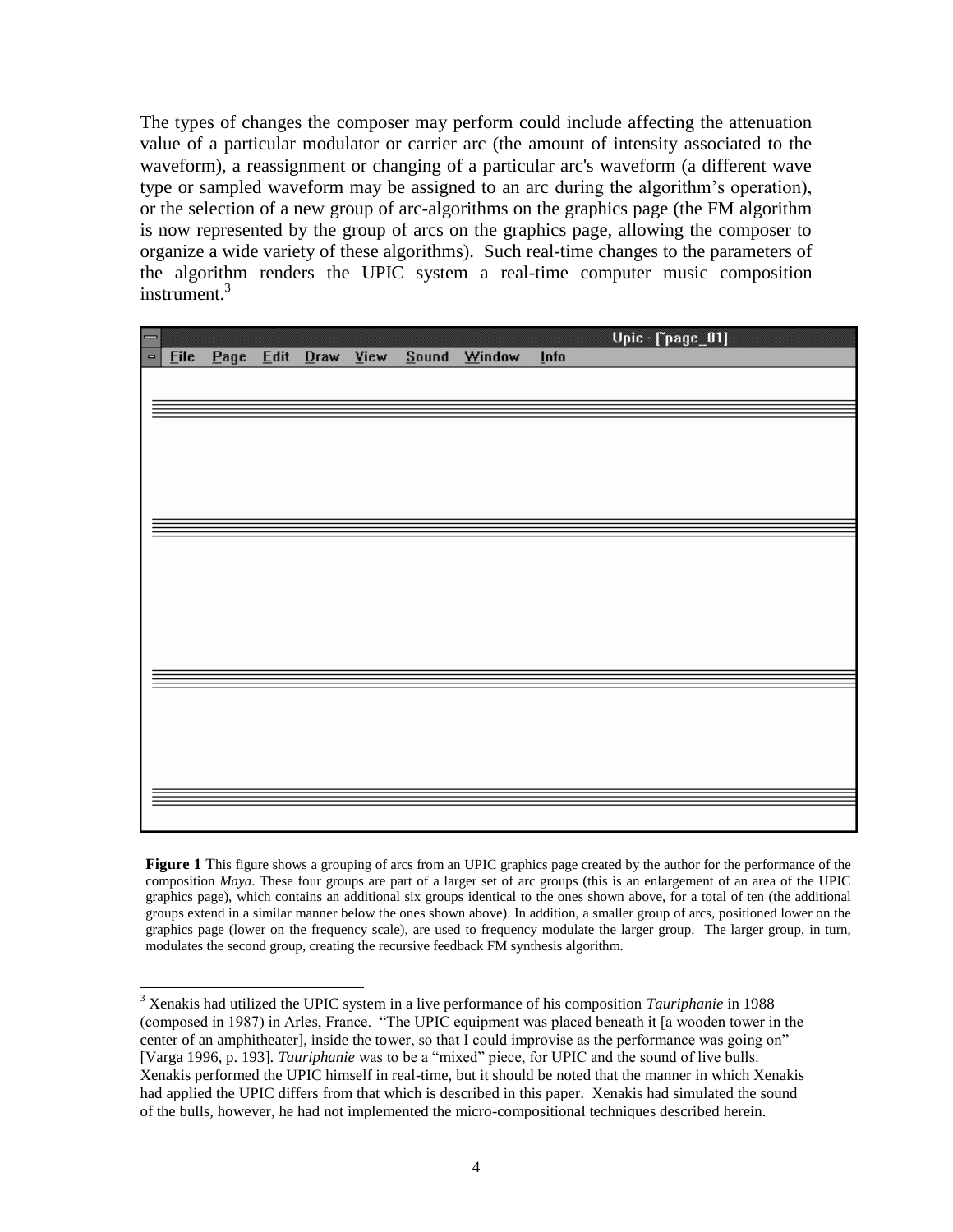How does this particular implementation of FM in the UPIC system at the microcompositional level affect the resulting macrostructure of the sound? There appears to be a direct influence on and among several aspects of the sound simultaneously: namely the timbral, spatial, and temporal evolution of the sound as it is being synthesized by the UPIC system. The composition of the structure of the sound, its organization in time, develops during the operation of the algorithm and along with the interaction of the composer on that algorithm in real-time.



**Figure 2** A graphic plot of the resulting time-pressure curves of five waveforms produced with the FM synthesis algorithm of the UPIC system as described in this paper. The five waveforms shown here correspond to the five lines (arcs) of a single group in Figure 1 (the oscillating frequencies in this case for arcs 1-5 range from 5.40-5.60 Hz). The difference in phase and amplitude can be seen among the various waveforms, as they develop over time. Although all the waveforms begin their time-pressure trajectory at time 0, the effect of frequency modulation on the five waveforms (each of which has slightly different oscillating frequency), produces a slight phase shift on the resulting sound, as well as a change in shape of the curve itself (which ultimately influences the timbre of the sound). These differences in phase directly influence the listener"s perception of the spatiality of the sound in the air via the process of binaural hearing. The results shown in this plot are part of an UPIC simulation project by the author.

#### **A Simulation of the UPIC System**

We present here a brief analysis of the dependence of the resulting sound on the micro-level digital sample via a simulation of the UPIC system itself. This analysis is part of an ongoing project dedicated to obtaining a thorough understanding of the mechanisms involved in micro-compositional techniques as those utilized on the UPIC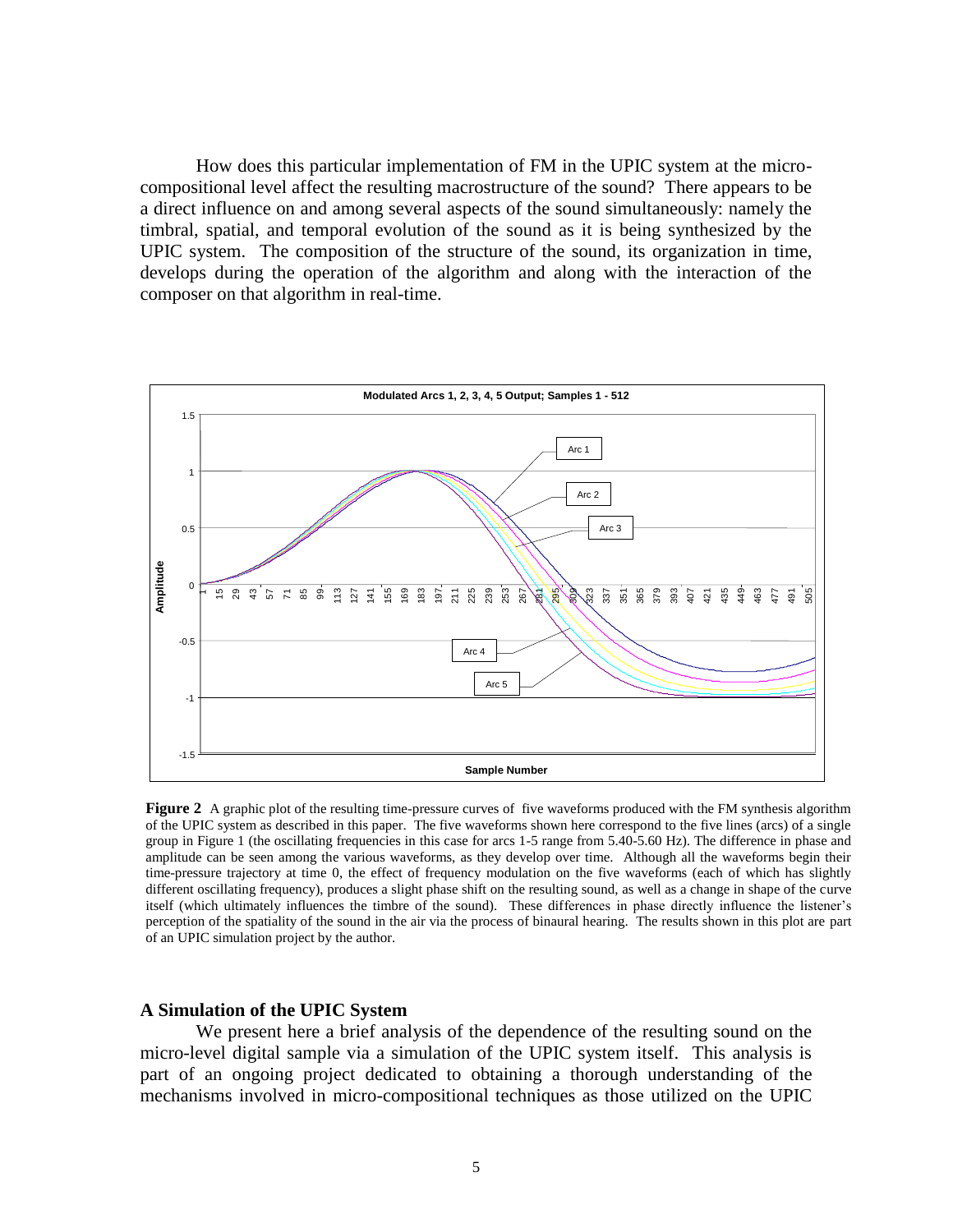system and elsewhere. Such non-standard synthesis methods rely heavily on the precise specification of the digital sample within an amplitude-time-frequency space (digital synthesis of sound with a computer requires the representation of such sound as a "sample"). The organization of the digital sample in this amplitude-time-frequency space (and therefore the associated digitized waveforms used in the synthesis algorithms) bears a direct influence on the resulting macroscopic sound composition<sup>4</sup>. By bridging the amplitude-time-frequency space used to describe the sample, with the large-scale emergent listening space, we hope to present a means for more thoroughly understanding the inter-level relationships and processes present in such a micro-compositional approach to sound.

## **A New Temporal-Spatial Composition: Phase Yields Time, Space, and Timbre**

In traditional sound spatialization techniques, the movement of sound is typically achieved through the use of complex panning techniques, where the audio signal is "pushed", "moved", or "routed" within the electronic circuits that comprise whatever external equipment is used to perform such signal manipulation (normally an elaborate mixing console often found in most studios). With the advent of computer techniques, the traditional model of space was retained, with the added benefit of delegating control of the sound to the high-speed number crunching capabilities of the computer. Instead of the composer having to turn knobs, press buttons, or push sliders, the computer could be programmed to direct the signal in an electronic circuit, and ultimately out of a pair of loudspeakers. Or, alternatively, carefully measured head-related transfer-functions (HRTFs) can be implemented in the form of digital filters: such digital filters are applied to digitized sound, resulting in the specific positioning of the sound in space. However, space, or spatial movement, is *added,* a-posteriori to the sound, after the sound has been created. Within the context of the UPIC system, or within the microstructure of the originating sonic material (in the form of the samples of the particular waveforms used in the FM algorithms), the concepts of space and timbre, or movement in the space of a timbre (sound), becomes and emergent aspect of the non-linear process used to create the digital samples in the computer. Timbre and spaciality are inextricably linked in the synthesis process. In other words, timbre and spatiality do not exist until the acoustic time pressure curves are created by the diaphragms of the loudspeakers.<sup>5</sup> The sound becomes the space, and the space is then defined by the sound, only through the interaction of the time-pressure curves and their complex interdependent relationships. External "panning knobs" are not required in order for sound to "move in space". What *is* required, within the UPIC framework (or, more specifically, within a microcompositional framework), is the definition of specific phase relationships among the

 $\overline{a}$ <sup>4</sup> Winckel makes an interesting observation regarding this fact. He states "The perception of a stationary room excited by an acoustical event occurs in the microstructure of the statistical reflections which reach the conscious through a process of integration." (*Music, Sound and Sensation: A Modern Exposition*, p. 78) Concerning the macrostructure of a sound on the listener, he continues "The "whole" is a "gestalt" in the sense of Gestalt psychology, it is perceived instantaneously, independent of time, just as thought…" (ibid.)

<sup>&</sup>lt;sup>5</sup> Of course, our notion of space does not originate from a conception that is based on the internal architecture of electronic circuits or the particular designs of a loudspeaker enclosure. What we emphasize here is that the timbre and the spatiality of sound in the context of micro-composition does not rely on the established model of "moving" the represented sound with external equipment, be it a computer or other electronic device.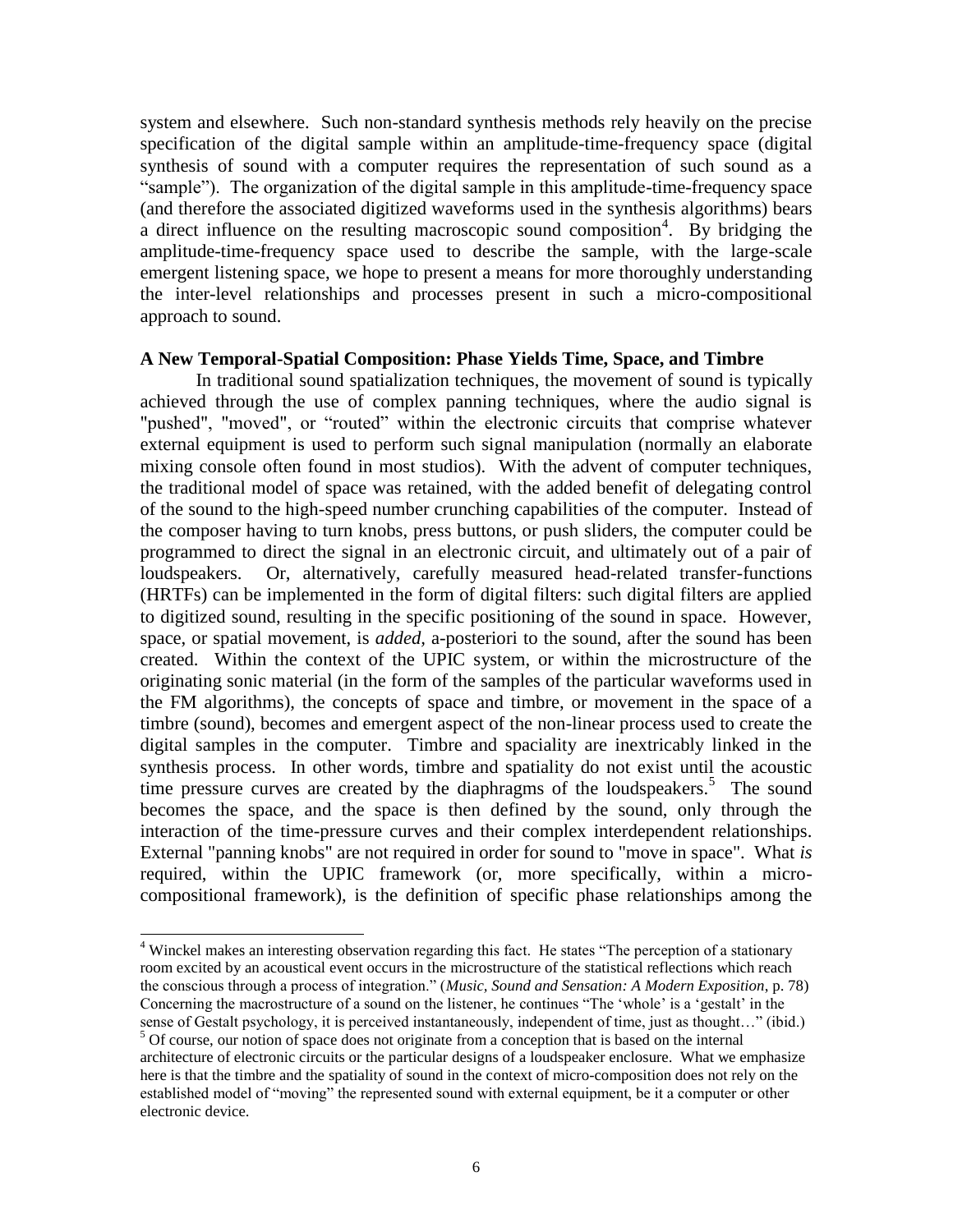various waveforms in the FM algorithms. $<sup>6</sup>$  In this case, the sound is not treated as a</sup> separate entity, dislocated from the actual process of composition (or listening, for that matter). The composer, in real-time, directly manipulates the samples, which comprise the waveform in the wavetables, while the algorithm is in process. The effects of such manipulations directly influence the macrostructure of the resulting sound. The physics of sound in the air, the physiological mechanisms in the listener, and the "black box machine" in the form of the general purpose computer coupled with a synthesizer, all form a dynamic, interactive listening environment where each element plays a role in the overall emergent development and impression of a sound on the listener. One might suggest that conventional composition ends with the score, micro-composition ends with the speaker membrane (in the context of spatial music), and "emergent composition" ends with the listener.



**Figure 3** The resulting time-pressure curve as delivered by the loudspeakers, and received at the position of the listener"s ears. These waveforms represent the summation of the individual synthesized curves, as generated by the FM algorithm, and shown in Figure 2. The difference in the shape of the two curves is due to the fact that the time-pressure curves, at the position of the listener's ears, will add together differently because of the delay caused by the interaural time difference (the distance between the listener"s ears). Although the left loudspeaker delivers arcs 1, 3, and 5, and the right loudspeaker delivers arcs 2 and 4, all five time-pressure curves add constructively in the air. The interaural time difference, inherent in binaural hearing, contributes to the difference in timbre and directional cues detected by the listener.

 $6$  These phase relationships are an integral part of the phenomenon of binaural hearing. See [Winckel 1967] pp. 72-74.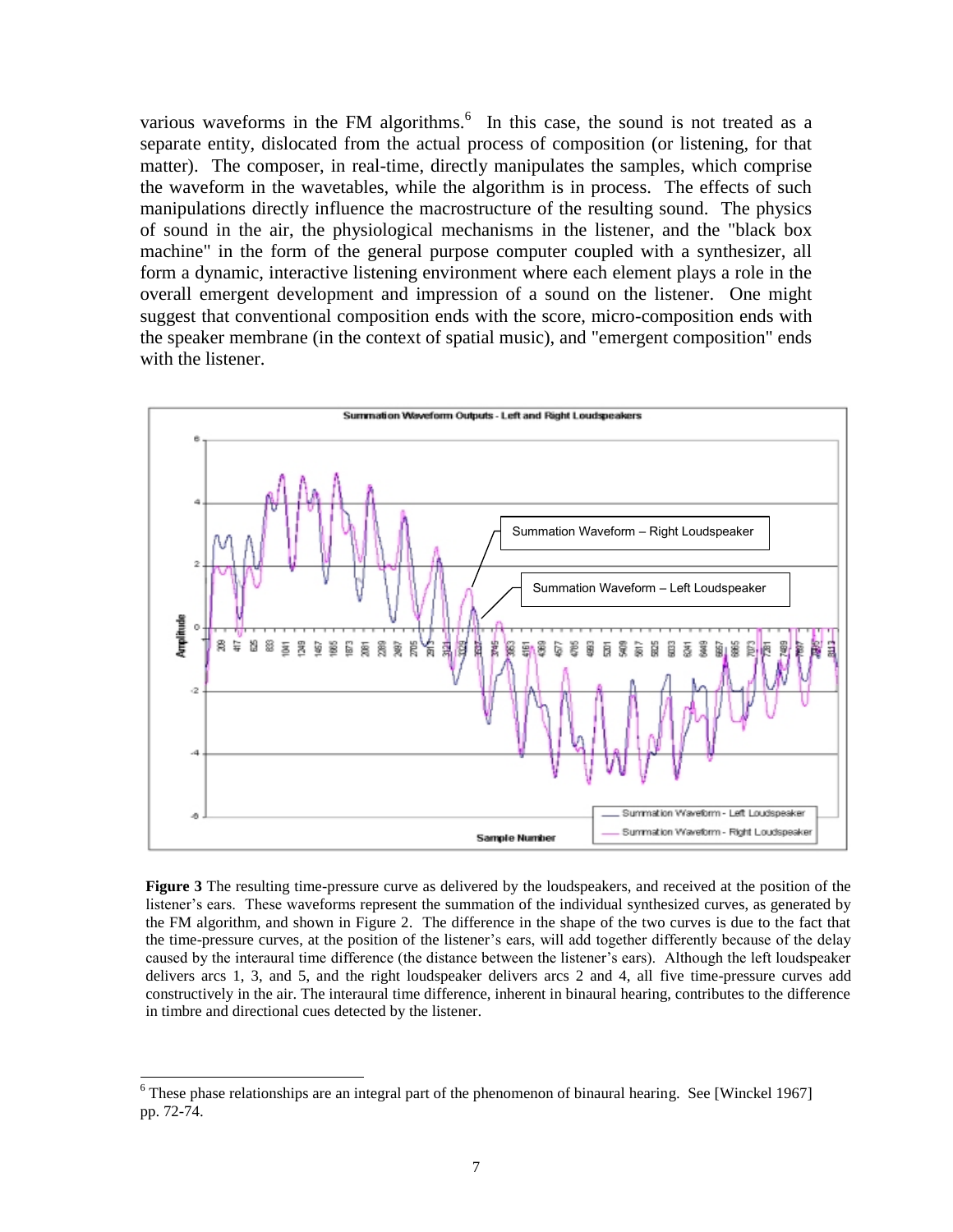Through the micro-structural specification and manipulation of the phase relationships among the various arcs (the digital oscillators) on the UPIC page, one has the ability to affect the emergent development of the temporal-spatial components of the sound in the air. Phase relationships between waveforms in the air are determined and specified by differences in units of time. These phase relationships may be defined within the UPIC system by the precise placement of the arcs on the page, where in some cases arcs may be placed to within one-hundredth of a hertz from each other<sup>7</sup>. Non-linear dynamic processes, as demonstrated by the FM algorithms possible with the UPIC, may in addition control these differences of phase. In the end, the air in the listening space is now not only a *transferal* medium, but also a *transformation* medium.

There appears to be a direct influence on several aspects of the sound simultaneously, namely the timbral, spatial and temporal evolution of the sound as it is being synthesized by the UPIC system. The composition of the structure of the sound, its organization in time, develops during the operation of the algorithm. The composition is not necessarily a priori to its existence. The algorithms are. The composer can become the performer of his immediate composition. This contrasts with the manner in which Xenakis had utilized the UPIC system in the past. In fact, the present UPIC system, when configured with the algorithms just described approaches Xenakis' ideas as implemented in his GENDYN<sup>8</sup> algorithm. The iterative feedback FM algorithm, coupled with the micro-compositional approach, permits the UPIC to be used as a pseudo automaton. Non-linear processes are used to create sonic structures in real-time.

Towards what direction can such microcompositional techniques lead us? We have seen that it is not necessarily a requirement to represent with the computer the sound itself in order to synthesize interesting timbres or structures of form. We must accurately represent the algorithm in the form of computer machine code. In addition, to achieve the sensation of spaciousness with the sound – movement and immersion – one is not obliged to "push" or "move" a representation of the sound within the electronic circuits of external equipment, or within the binary switching circuits of the computer itself: "panning knobs" or representations thereof are not necessary. Such aspects are emergent qualities of the algorithm, once the sound has been received by the listener. To extrapolate and pose a further question: can the sound be *synthesized in the air* itself? What we are suggesting in this case concerns the use of the computer (or any other peripheral equipment), not as a sound synthesis and delivery system, but as a tool that

 $<sup>7</sup>$  It is interesting to note that related observations concerning the phase relationships among tones, and the</sup> ability to distinguish such tones, has been made some time ago, but from the point of view of the harmonic series and Fourier analysis. Henry Cowell, in *New Musical Resources*, discusses Leon Theremin"s turn of the century electronic instrument, the Theremin, within such a context. The Theremin is capable of producing a tone at any frequency from within a continuous range, say Freq(low) through Freq(high), at potentially one-hundredth of a hertz resolution. Cowell states: "Another point to be observed grows out of the demonstrated fact that as overtones go higher and higher in the series, the tones comes closer and closer together.[…] Professor Leon Theremin, in a demonstration of his electrical instruments, showed that the interval of one-hundredth part of a whole step can be plainly discerned by an audience.[…] Theremin"s instruments may make it possible to play the intervening and acoustically simpler intervals with as great ease as quarter-tones; thus, one of the main difficulties, that of performance, may be solved." - *New Musical Resources,* pp. 17-19, Cambridge University Press edition, 1996 (originally published by Alfred A. Knopf, Inc., 1930).

<sup>8</sup> GENerative DYNamics, [Xenakis 1992, Hoffmann 1996].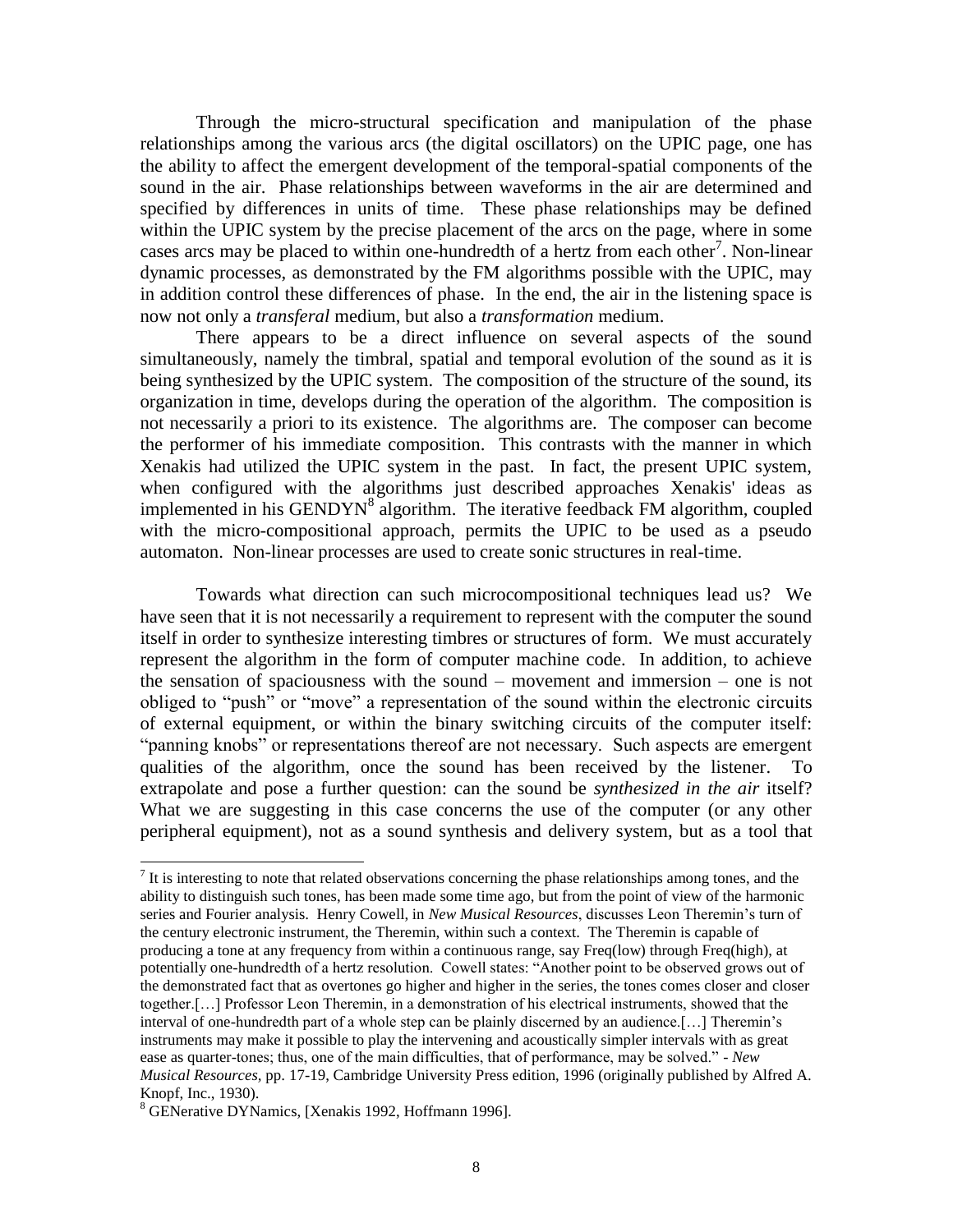would affect the air (its molecular structure), directly, resulting in the possible formation of sonic volumes within the listening space. This would be a form of acoustic fluid synthesis, and the macroscopic sound composition would be the manifest emergent product of such an endeavor.

The spatiality of the resulting sound mass is but one of the characteristics affected by this micro-compositional approach to sound creation. Other aspects of the composition are also influenced simultaneously: timbre, form, gesture, and musicality itself. These have not been directly addressed in this paper. Our discussion has been directed towards the manner in which frequency modulation as implemented on the UPIC system can be utilized within the micro-compositional framework, and the ramifications of this process on the listening experience. We have shown that through careful and judicious adjustment of the digitized samples, during the execution of the synthesis algorithm, an emergent macroscopic composition results in its totality. The phrase "the whole is greater than the sum of the parts" can definitely be applied in this situation.

Xenakis' interest in the direct synthesis of the time-pressure curve led him from the initial implementation of the UPIC system where such curves were drawn and characterized by hand, to the implementation of the Gendyn algorithm, where the digital sample is created one-by-each, and where, as he describes, sound and music is generated from nothing, and set free through the use of stochastic functions. Both in the Gendyn algorithm, and in the current UPIC system, the composition itself becomes an emergent function of a process (algorithm) defined by the composer. Real-time systems now permit the composer to become performer of that composition, directly affecting the microstructure of the sound, in an immediate and direct way. Listening, reaction, and response can simultaneously become part of this interactive process. These tools [equipment(s)] of Xenakis could now take the form of musical composition instruments.